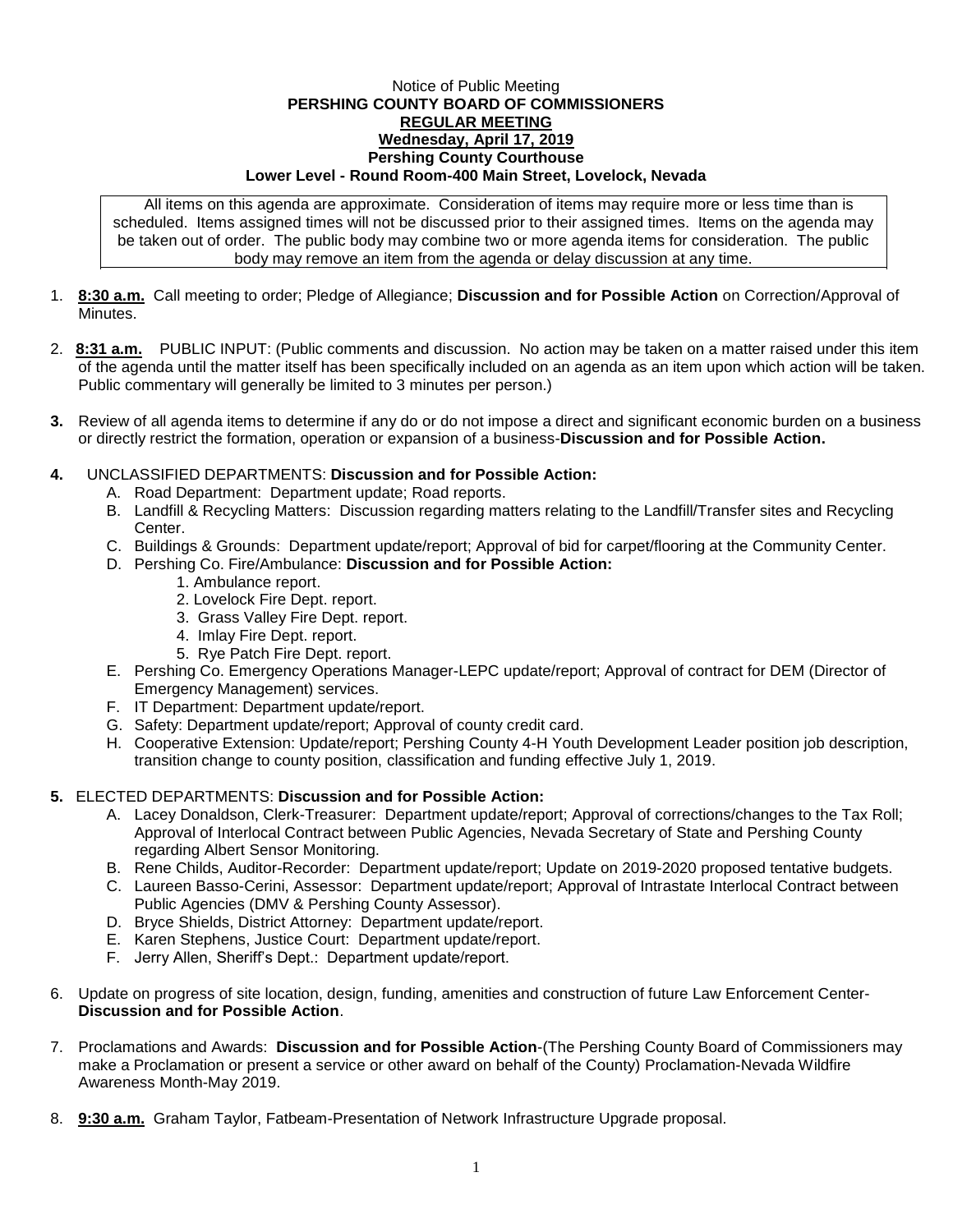- 9. Review and discussion regarding selection of company to provide the Network Infrastructure Upgrade for Pershing County; funding of upgrade- **Discussion and for Possible Action**.
- 10. Grass Valley Advisory Board: Update on matters relating to the Grass Valley area.
- 11. Derby Field Airport: Update on matters relating to the Derby Field Airport.
- 12. T.V. Advisory Board: Approval for higher hotel room rate for Commissioner Larry Rackley to attend National Translator Association conference in Reno, NV on May 9-12, 2019 **Discussion and for Possible Action**.
- 13. Request to advertise open seats on the Broadband Communications Advisory Committee (Sterling Codifiers Chapter 2.984) - **Discussion and for Possible Action**.
- 14. Fire Inspections/Inspector/Business License fee; creation of a licensing department within the county and other matters relating to business licenses. **- Discussion and for Possible Action.**
- 15. **10:00 a.m.** PLANNING & BUILDING DEPARTMENT/IMLAY WATER SYSTEM MATTERS: Update on matters relating to the department: Building Department-ISO letter approval and authorization to mail out; Approval to move forward with updating current building codes and department materials from 2012 to 2018 IRC & IBC - **Discussion and for Possible Action**.
- 16. Lovelock Revitalization Committee: Update/report on matters relating to the Lovelock Revitalization Committee; Request to use the Pershing Co. Courthouse Park for Movies in the Park on June 21, July 19, August 16 and September 20, 2019, from 8:00 p.m. to 11:30 p.m. (approximately) and also requesting to use electricity and have perimeter lighting dimmed and additional trash cans- **Discussion and for Possible Action**.
- 17. Litigation Meeting.
- 18. Report from Legal Counsel.
- 19. Report from Administrative Assistant-County Commissioner's Office.
- 20. 2019 Legislative updates; Update on matters relating to the 2019 Legislative Bill Draft Requests- **Discussion and for Possible Action.**
- 21. Update on the Pershing County Economic Development and Conservation Act- **Discussion and for Possible Action.**
- 22. Items for future agendas- **Discussion and for Possible Action.**
- 23. Correspondence.
- **24. 10:30 a.m.** Kristoffer Fischer-Enterprise Fleet Management-review proposal to provide vehicle fleet management services for Pershing County- **Discussion and for Possible Action**.
- 25. The Board of County Commissioners may meet in a closed labor session pursuant to NRS 288.220 to meet with the County's labor representative regarding labor negotiations.
- 26. Matters of the Board for Discussion.

Board Member reports. Board Liaison reports. (Nevada Works, Safety, Hospital Board, Emergency Management, Cemetery, Recreation Board, WNDD, Pe. Co. Economic Dev./ , Community Center, Airport Advisory Board; Museum Advisory Board, Library Board, Senior Center Advisory Board, Central Nevada Water Authority, Planning Board, Broadband Advisory Board, 911 Committee, Solid Waste Management Recycling Advisory Board, Pe. Co. Volunteer Advisory Board, T. V. Board, Frontier Coalition, Humboldt River Water Basin Authority.)

- 27. PUBLIC INPUT: (Public comments and discussion. No action may be taken on a matter raised under this item of the agenda until the matter itself has been specifically included on an agenda as an item upon which action will be taken. Public commentary will generally be limited to 3 minutes per person.)
- 28. Approval of Vouchers-**Discussion and for Possible Action**.